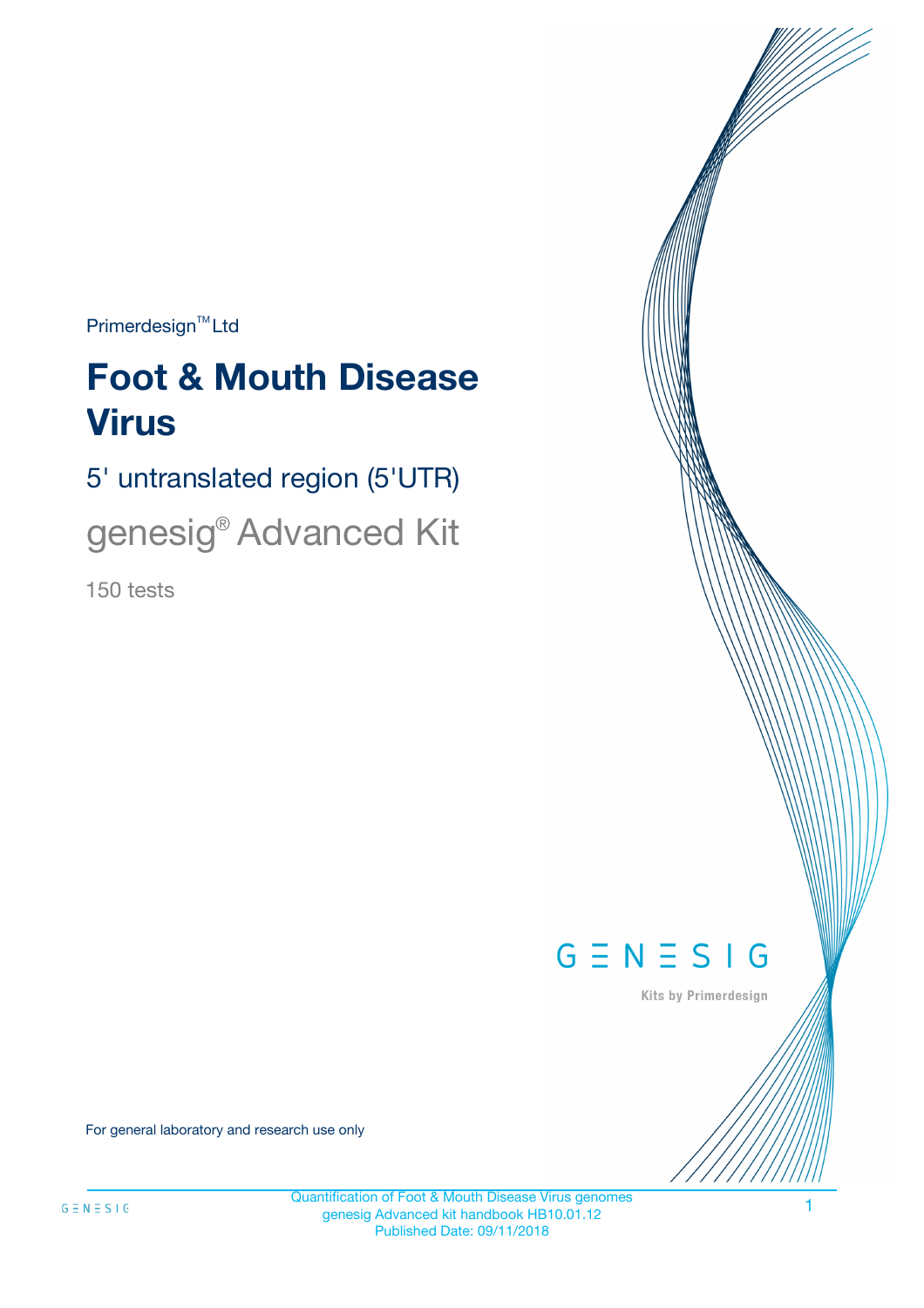### Introduction to Foot & Mouth Disease Virus

Foot-and-mouth disease, FMD or hoof-and-mouth disease (Aphtae epizooticae) is a highly contagious and sometimes fatal viral disease of cloven-hoofed animals, including domestic animals such as cattle, water buffalo, sheep, goats and pigs, as well as antelope, bison and other wild bovids, and deer. It is caused by foot and Mouth disease virus.

Humans are very rarely affected by the virus. Foot and Mouth disease virus is the prototypic member of the Aphthovirus genus in the Picornaviridae family. This picornavirus is the etiological agent of the acute systemic vesicular disease that affects cattle and other animals worldwide. It is a highly variable and transmissible virus.

There are seven FMD serotypes: O, A, C, SAT-1, SAT-2, SAT-3, and Asia-1. These serotypes show some regionality, and the O serotype is most common.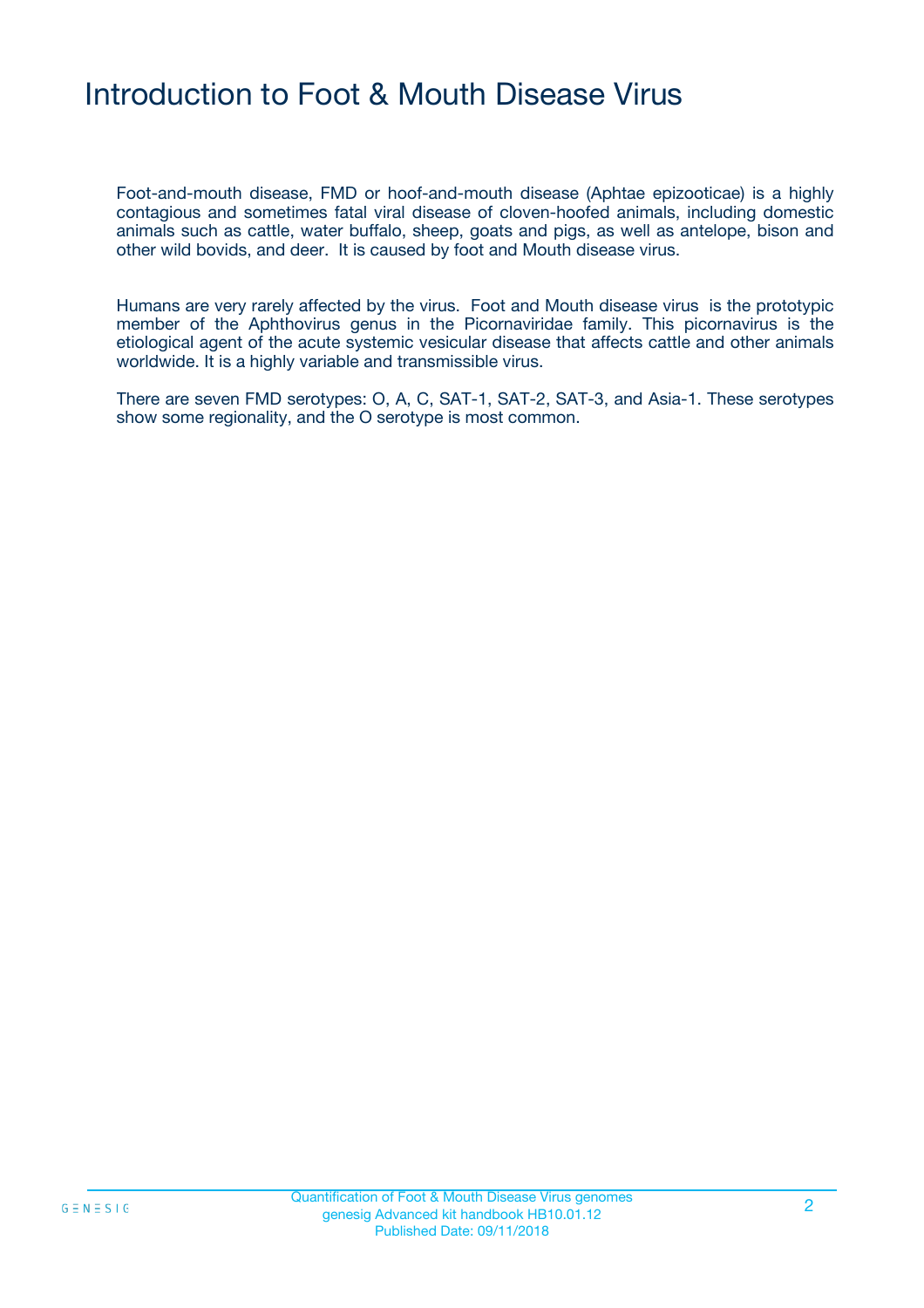## **Specificity**

The Primerdesign genesig Kit for Foot & Mouth Disease Virus (FMDV) genomes is designed for the in vitro quantification of FMDV genomes. The kit is designed to have a broad detection profile. Specifically, the primers represent 100% homology with over 95% of the NCBI database reference sequences available at the time of design.

The dynamics of genetic variation means that new sequence information may become available after the initial design. Primerdesign periodically reviews the detection profiles of our kits and when required releases new versions.

The target sequence within the 5' UTR, has previously been shown to be a good genetic marker for all FMDV serotypes in other clinical real-time PCR based studies (Donald P. King et.al 2006). The primers and probe sequences in this kit have 100% homology with over 95% of clinically relevant reference sequences contained in the NCBI database based on a comprehensive bioinformatics analysis.

If you require further information, or have a specific question about the detection profile of this kit then please send an e.mail to enquiry@primerdesign.co.uk and our bioinformatics team will answer your question.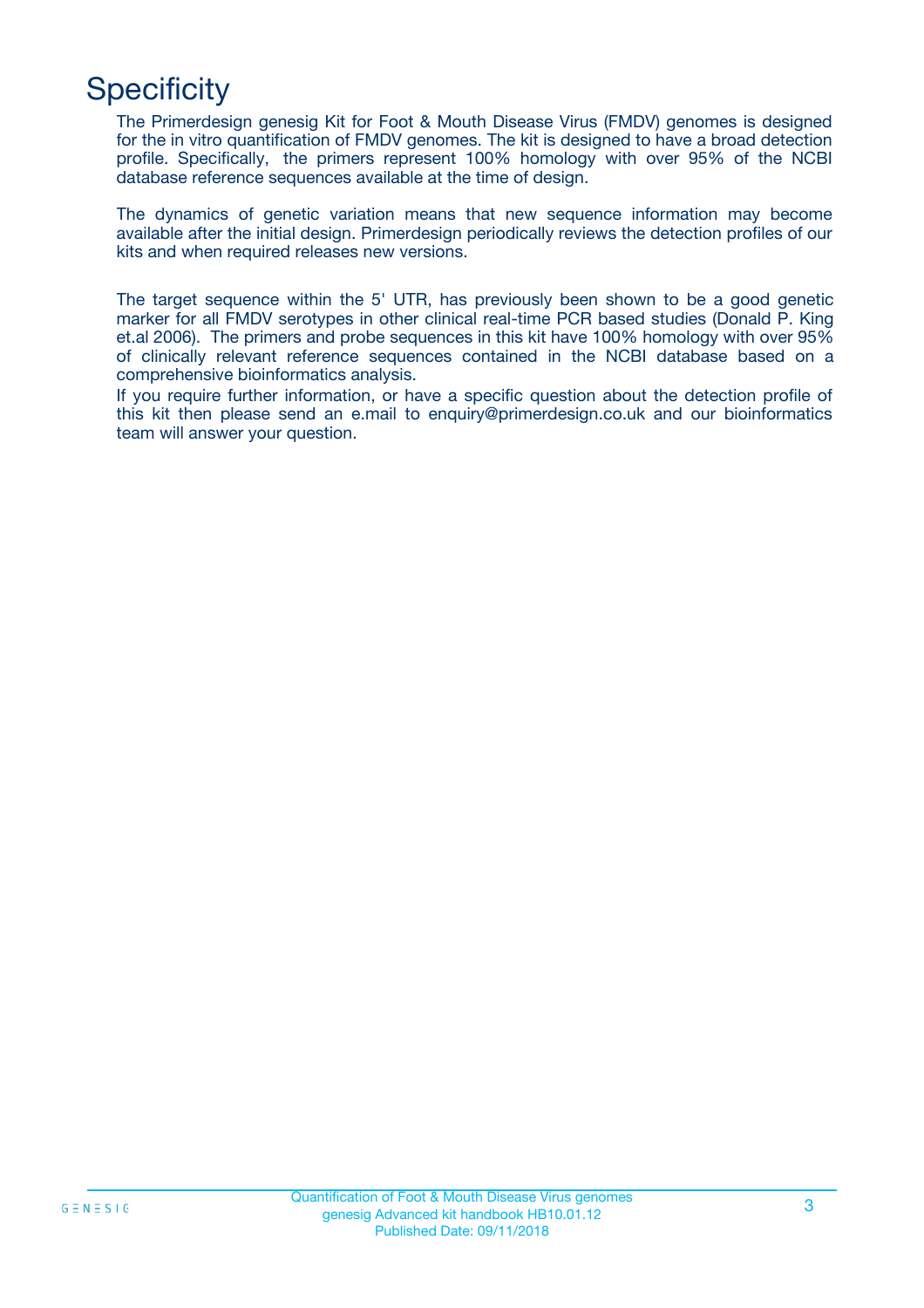### **Kit contents**

- **FMDV specific primer/probe mix (150 reactions BROWN) FAM labelled**
- **FMDV positive control template (for Standard curve RED)**
- **Internal extraction control primer/probe mix (150 reactions BROWN) VIC labelled as standard**
- **Internal extraction control RNA (150 reactions BLUE)**
- **Endogenous control primer/probe mix (150 reactions BROWN) FAM labelled**
- **RNase/DNase free water (WHITE) for resuspension of primer/probe mixes**
- **Template preparation buffer (YELLOW) for resuspension of internal control template, positive control template and standard curve preparation**

### **Reagents and equipment to be supplied by the user**

#### **Real-time PCR Instrument**

#### **Extraction kit**

This kit is recommended for use with genesig Easy DNA/RNA Extraction kit. However, it is designed to work well with all processes that yield high quality RNA and DNA with minimal PCR inhibitors.

#### **oasigTM lyophilised OneStep or Precision**®**PLUS OneStep 2X RT-qPCR Master Mix** Contains complete OneStep RT-qPCR master mix

**Pipettors and Tips**

**Vortex and centrifuge**

**Thin walled 1.5 ml PCR reaction tubes**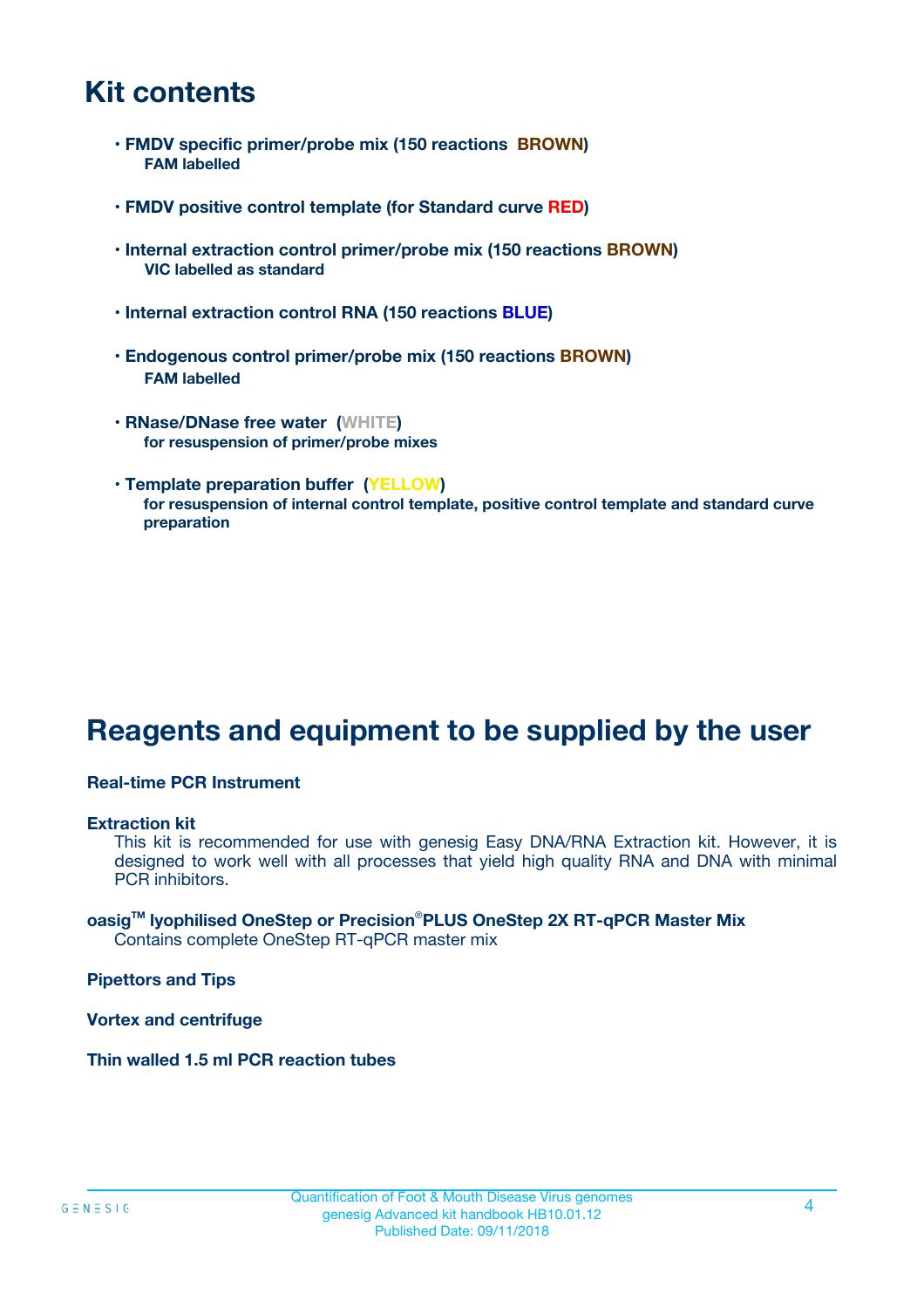### Kit storage and stability

This kit is stable at room temperature but should be stored at -20ºC on arrival. Once the lyophilised components have been resuspended they should not be exposed to temperatures above -20°C for longer than 30 minutes at a time and unnecessary repeated freeze/thawing should be avoided. The kit is stable for six months from the date of resuspension under these circumstances.

If a standard curve dilution series is prepared this can be stored frozen for an extended period. If you see any degradation in this serial dilution a fresh standard curve can be prepared from the positive control.

Primerdesign does not recommend using the kit after the expiry date stated on the pack.

### Suitable sample material

All kinds of sample material suited for PCR amplification can be used. Please ensure the samples are suitable in terms of purity, concentration, and RNA/DNA integrity (An internal PCR control is supplied to test for non specific PCR inhibitors). Always run at least one negative control with the samples. To prepare a negative-control, replace the template RNA sample with RNase/DNase free water.

### Dynamic range of test

Under optimal PCR conditions genesig FMDV detection kits have very high priming efficiencies of >95% and can detect less than 100 copies of target template.

### Notices and disclaimers

This product is developed, designed and sold for research purposes only. It is not intended for human diagnostic or drug purposes or to be administered to humans unless clearly expressed for that purpose by the Food and Drug Administration in the USA or the appropriate regulatory authorities in the country of use. During the warranty period Primerdesign genesig detection kits allow precise and reproducible data recovery combined with excellent sensitivity. For data obtained by violation to the general GLP guidelines and the manufacturer's recommendations the right to claim under guarantee is expired. PCR is a proprietary technology covered by several US and foreign patents. These patents are owned by Roche Molecular Systems Inc. and have been sub-licensed by PE Corporation in certain fields. Depending on your specific application you may need a license from Roche or PE to practice PCR. Additional information on purchasing licenses to practice the PCR process may be obtained by contacting the Director of Licensing at Roche Molecular Systems, 1145 Atlantic Avenue, Alameda, CA 94501 or Applied Biosystems business group of the Applera Corporation, 850 Lincoln Centre Drive, Foster City, CA 94404. In addition, the 5' nuclease assay and other homogeneous amplification methods used in connection with the PCR process may be covered by U.S. Patents 5,210,015 and 5,487,972, owned by Roche Molecular Systems, Inc, and by U.S. Patent 5,538,848, owned by The Perkin-Elmer Corporation.

### Trademarks

Primerdesign™ is a trademark of Primerdesign Ltd.

genesig® is a registered trademark of Primerdesign Ltd.

The PCR process is covered by US Patents 4,683,195, and 4,683,202 and foreign equivalents owned by Hoffmann-La Roche AG. BI, ABI PRISM® GeneAmp® and MicroAmp® are registered trademarks of the Applera Genomics (Applied Biosystems Corporation). BIOMEK® is a registered trademark of Beckman Instruments, Inc.; iCycler™ is a registered trademark of Bio-Rad Laboratories, Rotor-Gene is a trademark of Corbett Research. LightCycler™ is a registered trademark of the Idaho Technology Inc. GeneAmp®, TaqMan® and AmpliTaqGold® are registered trademarks of Roche Molecular Systems, Inc., The purchase of the Primerdesign ™ reagents cannot be construed as an authorization or implicit license to practice PCR under any patents held by Hoffmann-LaRoche Inc.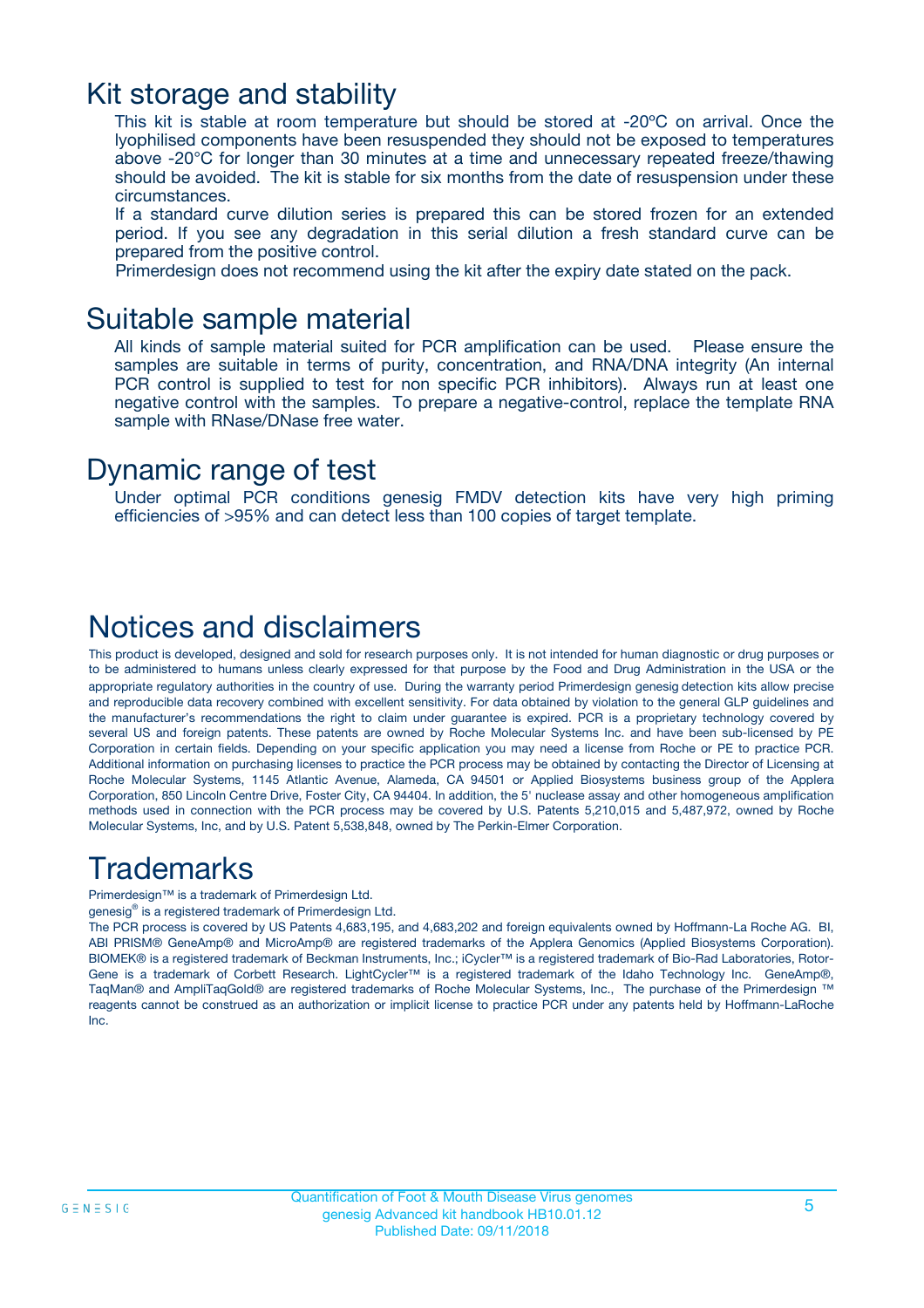### **Principles of the test**

#### **Real-time PCR**

A FMDV specific primer and probe mix is provided and this can be detected through the FAM channel.

The primer and probe mix provided exploits the so-called TaqMan® principle. During PCR amplification, forward and reverse primers hybridize to the FMDV cDNA. A fluorogenic probe is included in the same reaction mixture which consists of a DNA probe labeled with a 5`-dye and a 3`-quencher. During PCR amplification, the probe is cleaved and the reporter dye and quencher are separated. The resulting increase in fluorescence can be detected on a range of qPCR platforms.

#### **Positive control**

For copy number determination and as a positive control for the PCR set up, the kit contains a positive control template.

This can be used to generate a standard curve of FMDV copy number / Cq value. Alternatively the positive control can be used at a single dilution where full quantitative analysis of the samples is not required. Each time the kit is used, at least one positive control reaction must be included in the run. A positive result indicates that the primers and probes for detecting the target FMDV gene worked properly in that particular experimental scenario. If a negative result is obtained the test results are invalid and must be repeated. Care should be taken to ensure that the positive control does not contaminate any other kit component which would lead to false-positive results. This can be achieved by handling this component in a Post PCR environment. Care should also be taken to avoid cross-contamination of other samples when adding the positive control to the run. This can be avoided by sealing all other samples and negative controls before pipetting the positive control into the positive control well.

#### **Negative control**

To validate any positive findings a negative control reaction should be included every time the kit is used. For this reaction the RNase/DNase free water should be used instead of template. A negative result indicates that the reagents have not become contaminated while setting up the run.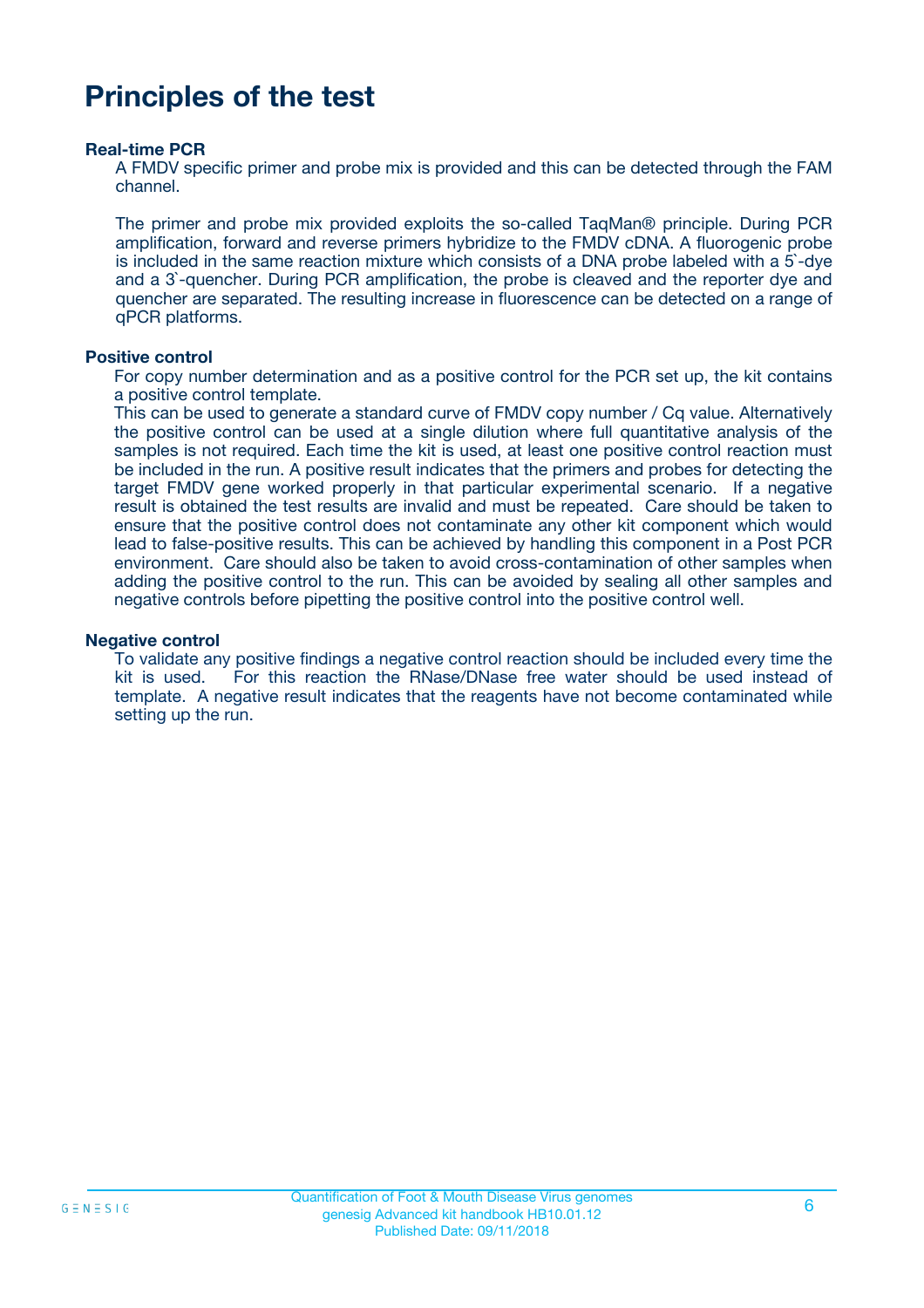#### **Internal RNA extraction control**

When performing RNA extraction, it is often advantageous to have an exogenous source of RNA template that is spiked into the lysis buffer. This control RNA is then co-purified with the sample RNA and can be detected as a positive control for the extraction process. Successful co-purification and qPCR for the control RNA also indicates that PCR inhibitors are not present at a high concentration.

A separate qPCR primer/probe mix are supplied with this kit to detect the exogenous RNA using qPCR. The PCR primers are present at PCR limiting concentrations which allows multiplexing with the target sequence primers. Amplification of the control cDNA does not interfere with detection of the FMDV target cDNA even when present at low copy number. The Internal control is detected through the VIC channel and gives a Cq value of 28+/-3 depending on the level of sample dilution.

#### **Endogenous control**

To confirm extraction of a valid biological template, a primer and probe mix is included to detect an endogenous gene. Detection of the endogenous control is through the FAM channel and it is NOT therefore possible to perform a multiplex with the FMDV primers. A poor endogenous control signal may indicate that the sample did not contain sufficient biological material.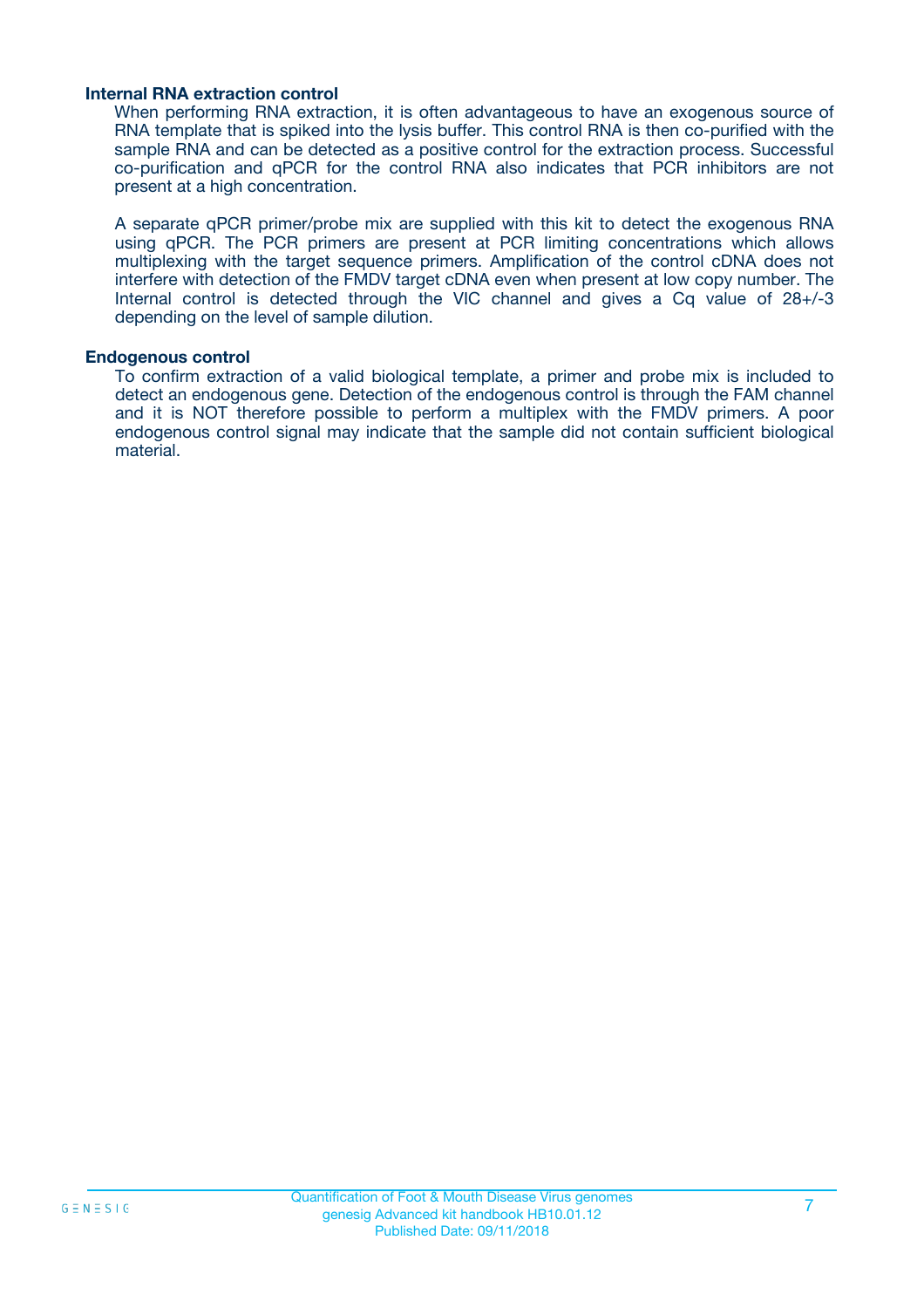### Resuspension protocol

To minimize the risk of contamination with foreign DNA, we recommend that all pipetting be performed in a PCR clean environment. Ideally this would be a designated PCR lab or PCR cabinet. Filter tips are recommended for all pipetting steps.

- **1. Pulse-spin each tube in a centrifuge before opening.** This will ensure lyophilised primer and probe mix is in the base of the tube and is not spilt upon opening the tube.
- **2. Resuspend the primer/probe mixes in the RNase/DNase free water supplied, according to the table below:**

To ensure complete resuspension, vortex each tube thoroughly.

| Component - resuspend in water                       |          |  |
|------------------------------------------------------|----------|--|
| <b>Pre-PCR pack</b>                                  |          |  |
| FMDV primer/probe mix (BROWN)                        | $165$ µl |  |
| Internal extraction control primer/probe mix (BROWN) | $165$ µl |  |
| Endogenous control primer/probe mix (BROWN)          | 165 µl   |  |

**3. Resuspend the internal control template and positive control template in the template preparation buffer supplied, according to the table below:** To ensure complete resuspension, vortex each tube thoroughly.

| Component - resuspend in template preparation buffer |             |  |  |
|------------------------------------------------------|-------------|--|--|
| <b>Pre-PCR heat-sealed foil</b>                      |             |  |  |
| Internal extraction control RNA (BLUE)               |             |  |  |
| <b>Post-PCR heat-sealed foil</b>                     |             |  |  |
| <b>FMDV Positive Control Template (RED) *</b>        | $500$ $\mu$ |  |  |

\* This component contains high copy number template and is a VERY significant contamination risk. It must be opened and handled in a separate laboratory environment, away from the other components.

### RNA extraction

The internal extraction control RNA can be added either to the RNA lysis/extraction buffer or to the RNA sample once it has been resuspended in lysis buffer.

**DO NOT add the internal extraction control RNA directly to the unprocessed biological sample as this will lead to degradation and a loss in signal.**

- **1. Add 4µ**l **of the Internal extraction control RNA (BLUE) to each sample in RNA lysis/extraction buffer per sample.**
- **2. Complete RNA extraction according to the manufacturer's protocols.**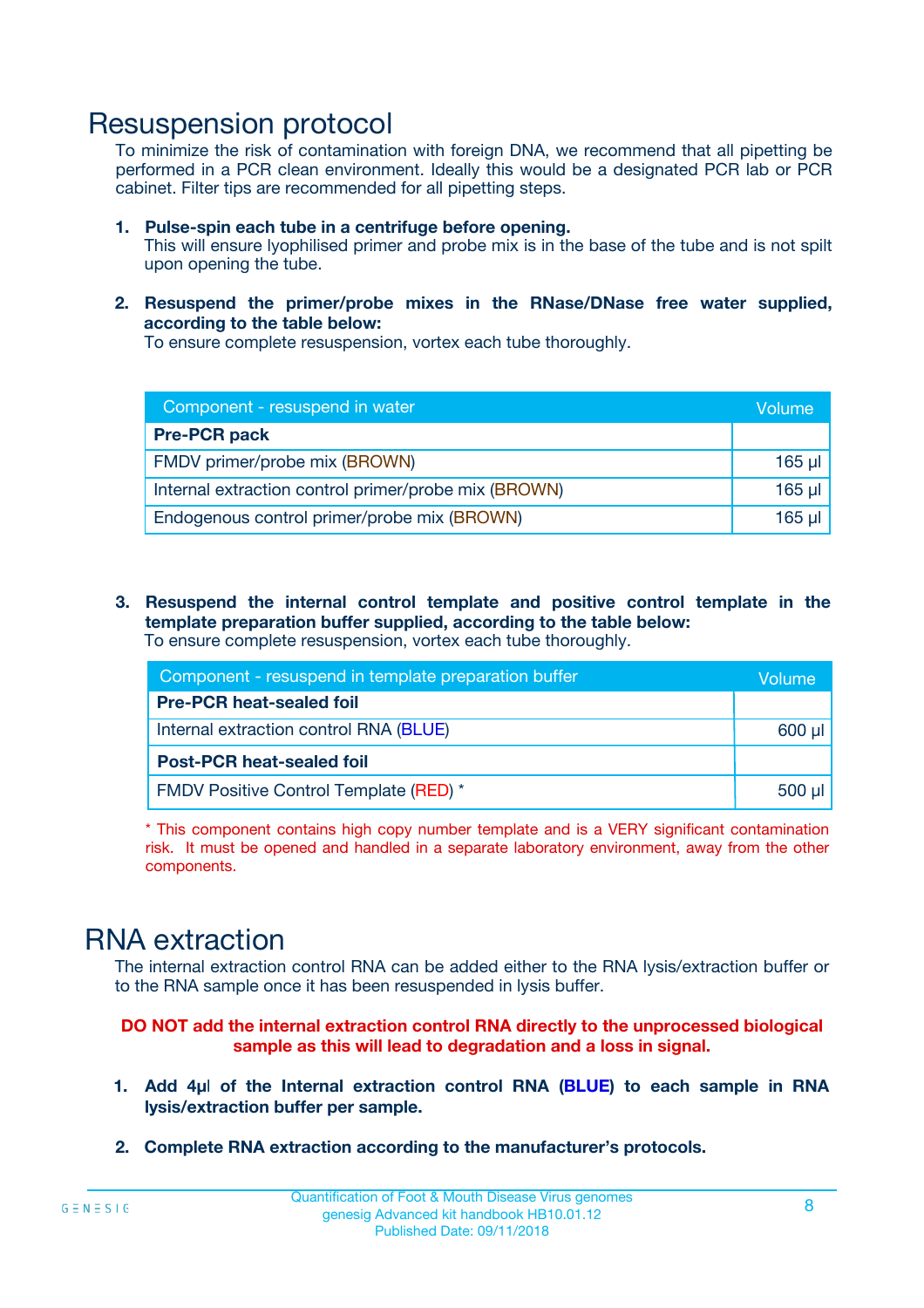# OneStep RT-qPCR detection protocol

#### **For optimum performance and sensitivity.**

All pipetting steps and experimental plate set up should be performed on ice. After the plate is poured proceed immediately to the OneStep amplification protocol. Prolonged incubation of reaction mixes at room temperature can lead to PCR artifacts that reduce the sensitivity of detection.

#### **1. For each RNA sample prepare a reaction mix according to the table below: Include sufficient reactions for positive and negative controls.**

| Component                                                    | <b>Volume</b> |
|--------------------------------------------------------------|---------------|
| oasig OneStep or PrecisionPLUS OneStep 2X RT-qPCR Master Mix | $10 \mu$      |
| FMDV primer/probe mix (BROWN)                                | 1 µI          |
| Internal extraction control primer/probe mix (BROWN)         | 1 µI          |
| <b>RNase/DNase free water (WHITE)</b>                        | $3 \mu$       |
| <b>Final Volume</b>                                          | 15 µl         |

**2. For each RNA sample prepare an endogenous control reaction according to the table below (optional):**

This control reaction will provide crucial information regarding the quality of the biological sample.

| Component                                                    | Volume   |
|--------------------------------------------------------------|----------|
| oasig OneStep or PrecisionPLUS OneStep 2X RT-qPCR Master Mix | 10 $\mu$ |
| Endogenous control primer/probe mix (BROWN)                  | 1 ul     |
| <b>RNase/DNase free water (WHITE)</b>                        | $4 \mu$  |
| <b>Final Volume</b>                                          | 15 µl    |

- **3. Pipette 15µl of these mixes into each well according to your qPCR experimental plate set up.**
- **4. Pipette 5µl of RNA template into each well, according to your experimental plate set up.**

For negative control wells use 5µl of RNase/DNase free water. The final volume in each well is 20µl.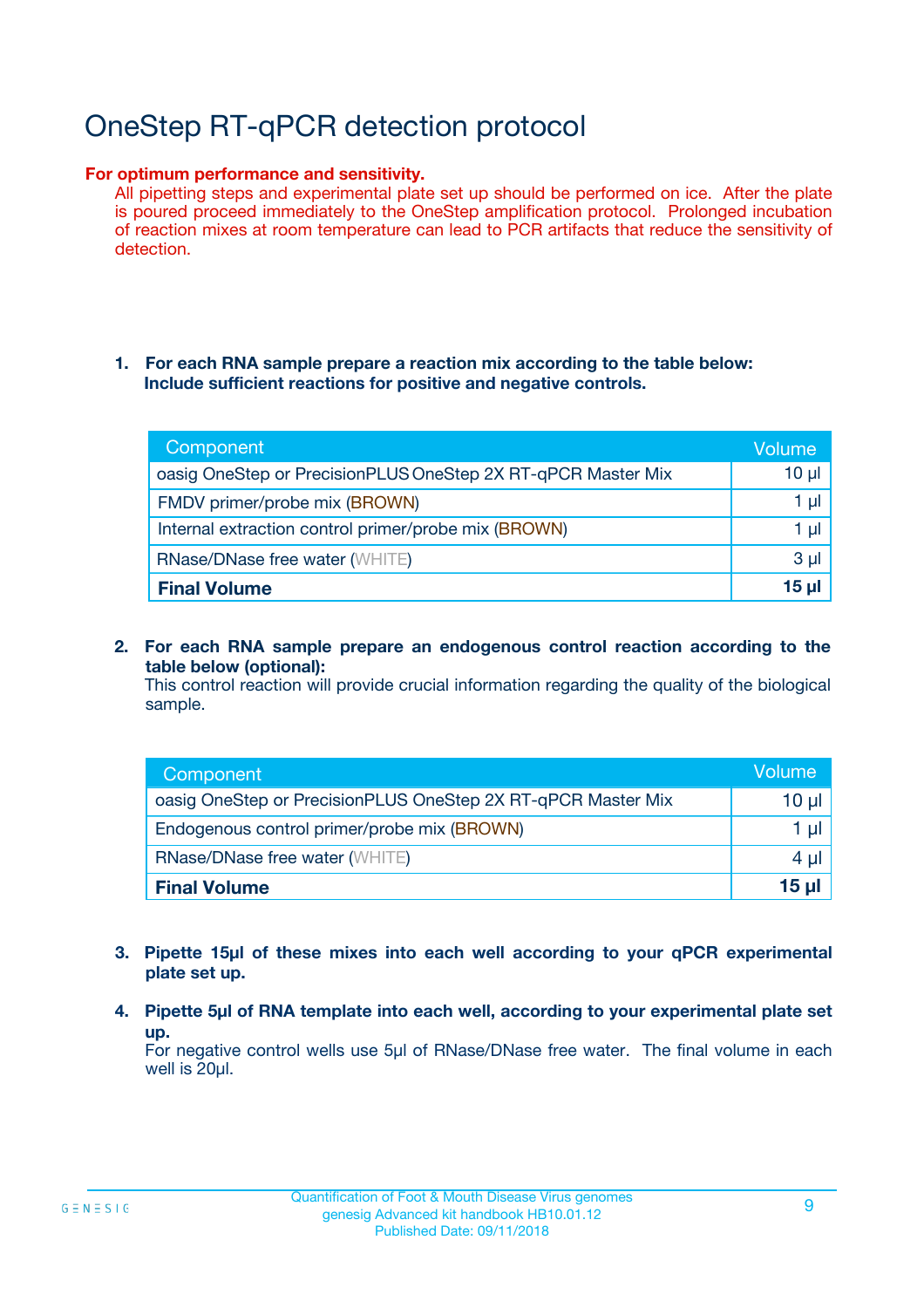**5. If a standard curve is included for quantitative analysis prepare a reaction mix according to the table below:**

| Component                                                    | Volume       |
|--------------------------------------------------------------|--------------|
| oasig OneStep or PrecisionPLUS OneStep 2X RT-qPCR Master Mix | $10 \mu$     |
| FMDV primer/probe mix (BROWN)                                |              |
| <b>RNase/DNase free water (WHITE)</b>                        | 4 µ          |
| <b>Final Volume</b>                                          | <u>15 µl</u> |

- **6. Preparation of standard curve dilution series.**
	- **1) Pipette 90µl of template preparation buffer into 5 tubes and label 2-6**
	- **2) Pipette 10µl of Positive Control Template (RED) into tube 2**
	- **3) Vortex thoroughly**
	- **4) Change pipette tip and pipette 10 µl from tube 2 into tube 3**
	- **5) Vortex thoroughly**

**Repeat steps 4 and 5 to complete the dilution series**

| <b>Standard Curve</b>         | <b>Copy Number</b>     |
|-------------------------------|------------------------|
| Tube 1 Positive control (RED) | $2 \times 10^5$ per µl |
| Tube 2                        | $2 \times 10^4$ per µl |
| Tube 3                        | $2 \times 10^3$ per µl |
| Tube 4                        | $2 \times 10^2$ per µl |
| Tube 5                        | 20 per µl              |
| Tube 6                        | $2$ per $\mu$          |

**7. Pipette 5µl of standard template into each well for the standard curve according to your plate set-up**

The final volume in each well is 20µl.

### OneStep RT-qPCR Amplification Protocol

Amplification conditions using oasig OneStep or PrecisionPLUS OneStep 2X RT-qPCR Master Mix.

|             | <b>Step</b>                  | <b>Time</b>      | <b>Temp</b> |
|-------------|------------------------------|------------------|-------------|
|             | <b>Reverse Transcription</b> | $10 \text{ min}$ | 55 °C       |
|             | Enzyme activation            | 2 min            | 95 °C       |
| Cycling x50 | Denaturation                 | 10 <sub>s</sub>  | 95 °C       |
|             | <b>DATA COLLECTION *</b>     | 60 s             | 60 °C       |

\* Fluorogenic data should be collected during this step through the FAM and VIC channels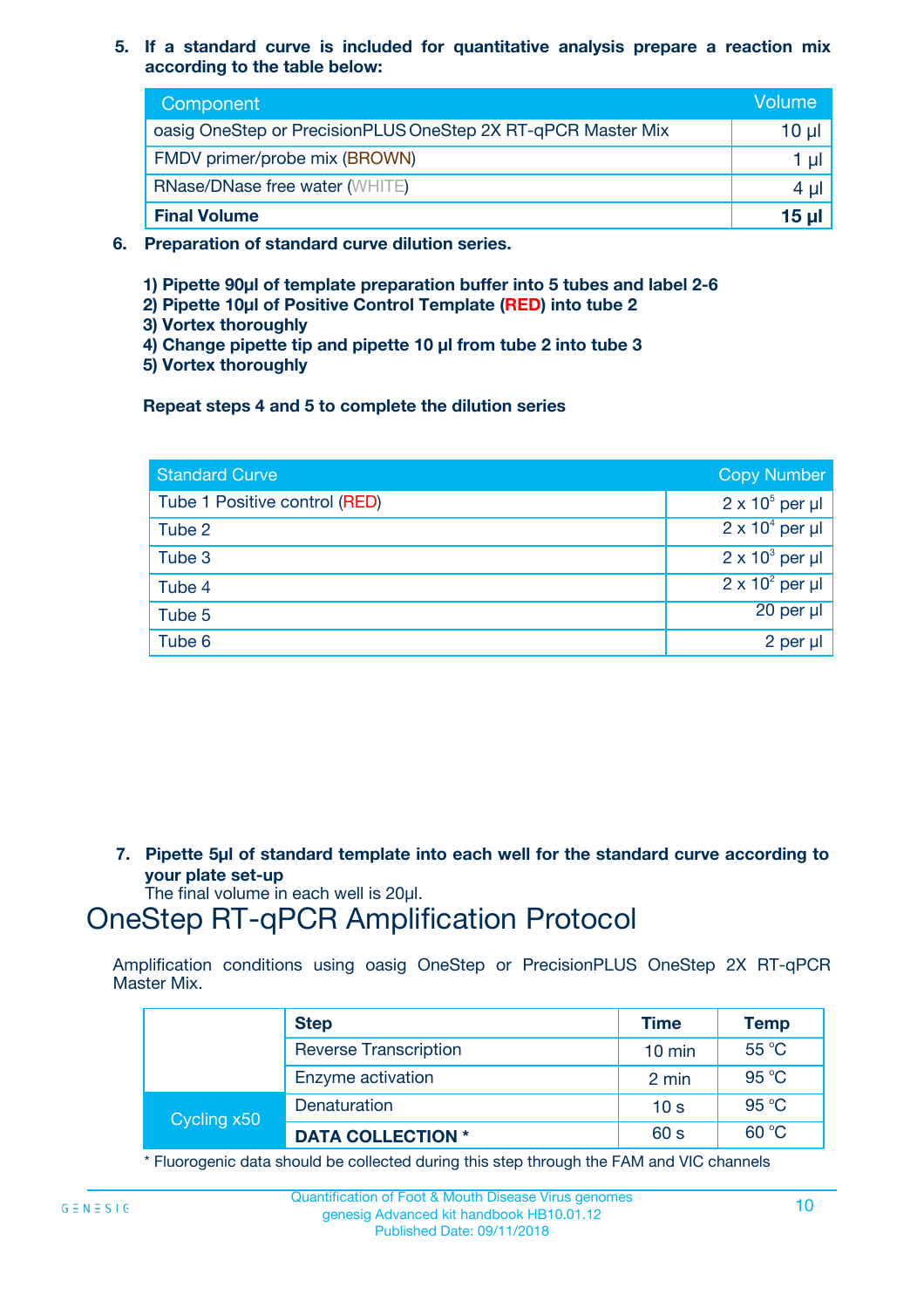### Interpretation of results

| <b>Target</b><br>(FAM) | Internal<br>control<br>(NIC) | <b>Positive</b><br>control | <b>Negative</b><br>control | Interpretation                                                                                                  |
|------------------------|------------------------------|----------------------------|----------------------------|-----------------------------------------------------------------------------------------------------------------|
| $\leq 30$              | $+ 1 -$                      | ÷                          |                            | <b>POSITIVE QUANTITATIVE RESULT</b><br>calculate copy number                                                    |
| > 30                   | ٠                            | ÷                          |                            | <b>POSITIVE QUANTITATIVE RESULT</b><br>calculate copy number                                                    |
| > 30                   |                              | ÷                          |                            | <b>POSITIVE QUALITATIVE RESULT</b><br>do not report copy number as this<br>may be due to poor sample extraction |
|                        | ÷                            | ÷                          |                            | <b>NEGATIVE RESULT</b>                                                                                          |
| $+ 1 -$                | $+ 1 -$                      | ÷                          | $\leq$ 35                  | <b>EXPERIMENT FAILED</b><br>due to test contamination                                                           |
| $+ 1 -$                | $+ 1 -$                      | ÷                          | > 35                       | $\star$                                                                                                         |
|                        |                              | ÷                          |                            | <b>SAMPLE PREPARATION FAILED</b>                                                                                |
|                        |                              |                            |                            | <b>EXPERIMENT FAILED</b>                                                                                        |

Positive control template (**RED**) is expected to amplify between Cq 16 and 23. Failure to satisfy this quality control criterion is a strong indication that the experiment has been compromised.

\*Where the test sample is positive and the negative control is positive with a  $Cq > 35$ , the sample must be reinterpreted based on the relative signal strength of the two results:



If the sample amplifies  $> 5$  Cq earlier than the negative control then the sample should be reinterpreted (via the table above) with the negative control verified as negative.



If the sample amplifies  $< 5$  Cq earlier than the negative control then the positive sample result is invalidated and the result should be determined inconclusive due to test contamination. The test for this sample should be repeated.